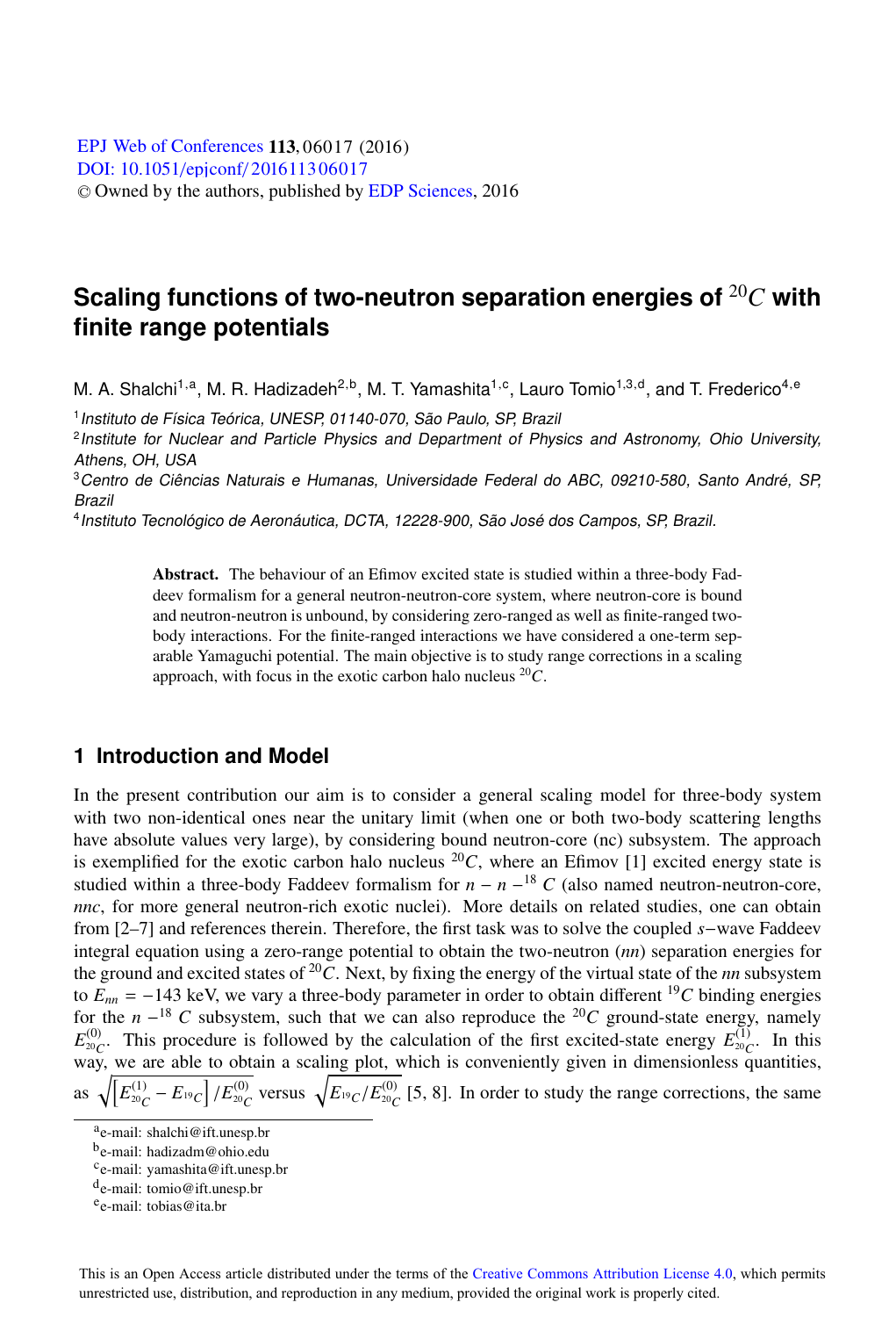above steps are repeated, with the zero-range interaction being replaced by a separable Yamaguchi potential[9], with an appropriate range parameter  $\beta$ .

In the following we present the corresponding model-formalism, where for the two-body interactions we have used zero-ranged potentials (constant in momentum space), renormalized to give us the corresponding energies of the two-body subsystems (*nn* and *nc*), as well as finite-range interactions, given by one-term separable Yamaguchi form-factors. In the case of the finite-ranged interactions, the two-body potential, with strength  $λ$  and range-parameter  $β$ , is given by

$$
v(p, p') = \lambda g(p) g(p') = \lambda \left(\frac{1}{p^2 + \beta^2}\right) \left(\frac{1}{p'^2 + \beta^2}\right).
$$
 (1)

The corresponding two-body *<sup>t</sup>*−matrix is also given analytically in a separable form, as follows:

$$
t(p, p', E) = \tau(E) g(p) g(p'), \qquad (2)
$$

where

$$
\tau(E) = \left[ \lambda^{-1} - \int d^3 p'' \, g^2(p'') G_0(p'') \right]^{-1} = \left( \lambda^{-1} + \frac{2\pi^2 \mu}{\beta(\beta \pm k)^2} \right)^{-1} . \tag{3}
$$

The plus and minus signs are for bound and virtual states, respectively.  $\mu$  is reduced mass and we are considering units such that  $\hbar c = 1$ . The parameters of the potential d and  $\beta$  are given by the are considering units such that  $\hbar c = 1$ . The parameters of the potential  $\lambda$  and  $\beta$  are given by the corresponding values of the subsystem energies since the two-body *t*-matrix has poles for bound and corresponding values of the subsystem energies, since the two-body *<sup>t</sup>*−matrix has poles for bound and virtual state energies. Next, the above definitions will be identified with the corresponding two-body subsystems by the respective labels *nn* and *nc*.

In our treatment for the two-neutron halo nuclei, we consider the two neutrons with masses given by  $m_n \equiv m$  and the core with mass  $m_A \equiv Am$ . Such system can be studied in momentum space by the Faddeev formalism as a three-body problem with two different mass particles. With the assumption that the third particle is the core, with particles 1 and 2 being the neutrons, the coupled Faddeev equations for the  $|\psi\rangle^{nn}$  and  $|\psi\rangle^{nc}$  components of the subsystems *nn* and *nc* are given by

$$
|\psi\rangle^{nn} = G_{0nn} t_{nn} (|\psi\rangle^{cn} + |\psi\rangle^{nc}) = 2 G_{0nn} t_{nn} |\psi\rangle^{nc},
$$
  

$$
|\psi\rangle^{nc} = G_{0nc} t_{nc} (|\psi\rangle^{nn} + |\psi\rangle^{nc}) = G_{0nc} t_{nc} (|\psi\rangle^{nn} + P_{12} |\psi\rangle^{nc}),
$$
 (4)

where *<sup>G</sup>*0*nn* (*G*0*nc*) and *tnn* (*tnc*) are the three-body free propagator and two-body *<sup>t</sup>*−matrix for the *nn* (*nc*) subsystem, respectively. After partial-wave projection, in momentum space, for the *<sup>s</sup>*−wave, we have the following definitions for the wave-function components,

$$
\psi_{nn}(p,q) = 4\pi G_{0nn}(p,q) g_{nn}(p) F_1(q), \n\psi_{nc}(p,q) = 4\pi G_{0nc}(p,q) g_{nc}(p) F_2(q).
$$
\n(5)

with the corresponding Faddeev spectator functions,  $F_1(q)$  and  $F_2(q)$ , given by

$$
F_1(q) = 4\pi \tau_{nn} \left( E - \frac{q^2(A+2)}{4mA} \right) \int dq' \, q'^2 \int dx \, \frac{2m}{2mE - (1+1/A)q^2 - 2q'^2 - 2qq'x} F_2(q'),
$$
  
\n
$$
F_2(q) = 2\pi \tau_{nc} \left( E - \frac{q^2(A+2)}{2m(A+1)} \right) \int dq' \, q'^2 \int dx \, \frac{2m}{2mE - 2q^2 + (1+1/A)q'^2 + 2qq'x} F_1(q') \qquad (6)
$$
  
\n
$$
+ 2\pi \tau_{nc} \left( E - \frac{q^2(A+2)}{2m(A+1)} \right) \int dq' \, q'^2 \int dx \, \frac{2mA}{2mAE - (A+1)(q^2 - q'^2) + 2qq'x} F_2(q').
$$

One can easily verify, from Eqs. (1) and (2), that the results given by above formalism for separable one-term Yamaguchi interaction must converge to the zero-range results for very large values of β. In agreement with this expectation, next, we present some sample results for two cases where the *nn* virtual-state energy is fixed.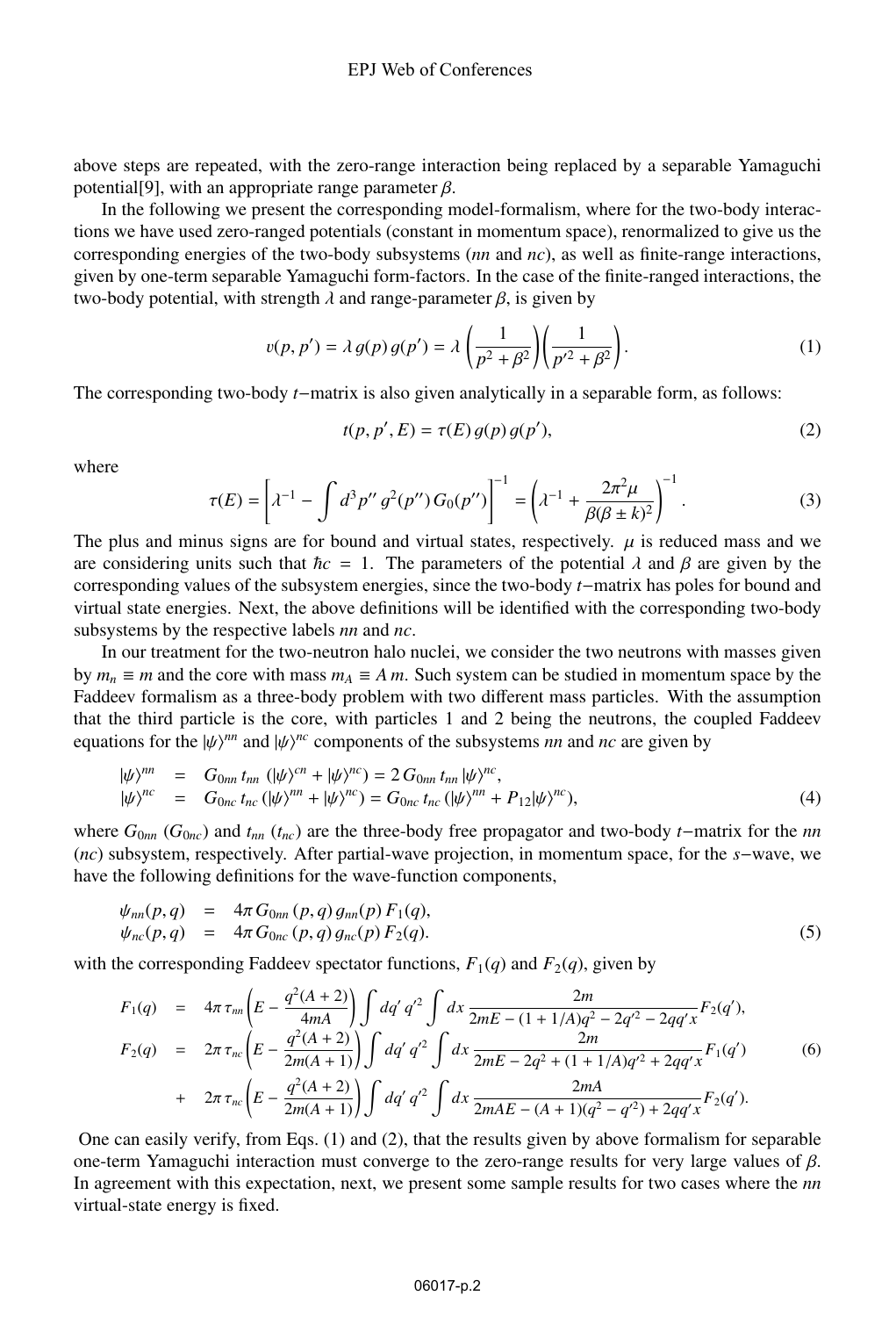# **2 Results - Scaling plots and range corrections**

### (a) Three-body scaling plot for  $E_{nn} = 0$

In Fig. 1 we have presented the scaling plots, which are correlating the binding energies of two successive <sup>20</sup>*C* states  $E_{20}^{(N)}$  and  $E_{20}^{(N+1)}$ , for the case that the virtual-state energy of the *nn* subsystem is zero ( $E_{nn}$  = 0). In this case,  $N = 0$  corresponds to the ground-state. The scaling plots are shown for zero-range and Yamaguchi potentials and for two cycles, with  $N = 0$  and  $N = 1$ , implying that we need to obtain the first two excited states  $(N = 1, 2)$ . As we can see, the first cycle, for zero-range and Yamaguchi potentials, have some deviation, which are showing clearly the range effect obtained by using the Yamaguchi finite-range interaction. However, for the second cycle  $(N = 1)$ , the scaling plots for zero-range and Yamaguchi potentials are almost the same, which is not surprising since the ratio between the range and scattering length is very small and consequently the Yamaguchi scaling plot approaches the results obtained with the zero-range interaction.



Figure 1. Scaling plots for the first and the second cycles, with  $E_{nn} = 0$ . The range effect in the scaling plot given by the Yamaguchi potential disappears in the second cycle, i.e.  $N=1$ .

#### (b) Three-body scaling plot for  $E_{nn} = -143 \text{ keV}$

In this section we have presented our results for realistic case, when *Enn* <sup>=</sup> <sup>−</sup>143 keV. As it can be verified from our formulation, for large values of parameter  $\beta$ , the coupled Faddeev equations for Yamaguchi potential goes to zero-range equations. As we can see in Fig. 2, the scaling plot for Yamaguchi potential for high values of  $\beta$ , or low values of range, is almost the same with zero-range results. This is very useful test to numerically verify the validity of our calculations.



Figure 2. Scaling plots for zero-range and Yamaguchi potentials, with  $E_{nn} = -143$  keV. The scaling plot for the Yamaguchi potential goes to zero-range results for large values of  $\beta$  (lower values of the effective range).

#### (c) Effective range correction

The correlation between the binding energy of two successive three-body states is given by a scaling function varying with the energies and ranges of the subsystems. By choosing a very small range for